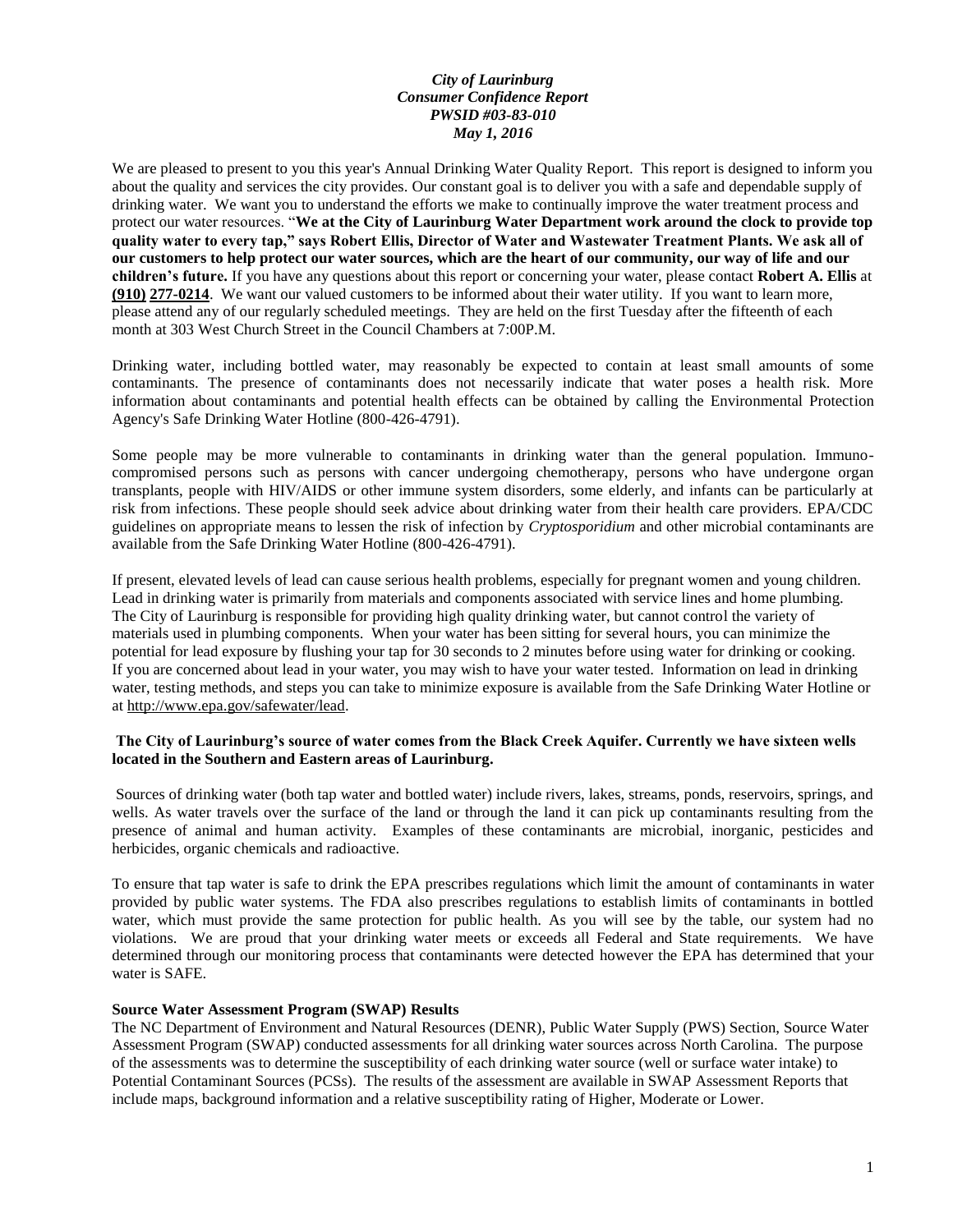The relative susceptibility rating of each source for the City of Laurinburg was determined by combining the contaminant rating (number and location of PCSs within the assessment area) and the inherent vulnerability rating (i.e., characteristics or existing conditions of the well or watershed and its delineated assessment area). The assessment findings are summarized in the table below:

| <b>Source Name</b>         | <b>Susceptibility Rating</b> | <b>SWAP Report Date</b> |  |  |  |
|----------------------------|------------------------------|-------------------------|--|--|--|
| Well#2,6,14,15,17,18,19&20 | Higher                       | March 2010              |  |  |  |
| Well $#5.6 \& 7-13$        | Moderate                     | March 2010              |  |  |  |

### **Susceptibility of Sources to Potential Contaminant Sources (PCS)**

The complete SWAP Assessment report for the City of Laurinburg may be viewed on the Web at:

[www.ncwater.org/pws/swap.](http://www.ncwater.org/pws/swap) To obtain a printed copy of this report, send a written request to Source Water Assessment Program – Report Request, 1634 Mail Service Center, Raleigh, NC 27699-1634, or email requests to swap@ncdenr.gov. Please indicate your system name, "City of Laurinburg", PWSID 03-83-010 and provide your name, mailing address and phone number. If you have any questions about the SWAP report please contact the Source Water Assessment staff by phone at 919-707-9098.

It is important to understand that a susceptibility rating of "higher" does not imply poor water quality, only the system's potential to become contaminated by PCSs in the assessment area.

We routinely monitor contaminants in your drinking water according to Federal and State laws. The table on the following page lists all the drinking water contaminants that we detected in the last round of sampling for the particular contaminant group. The presence of contaminants does not necessarily indicate that water poses a health risk. **Unless otherwise noted, the data presented in this table is from testing done January 1 through December 31, 2015.** When water travels over land or underground it can pick up substances.

Unregulated contaminants are those for which EPA has not established drinking water standards. The purpose of unregulated contaminant monitoring is to assist EPA in determining the occurrence of unregulated contaminants in drinking water and whether future regulations are warranted.

#### **Important Drinking Water Definitions:**

*Non-Detects (ND)* - Laboratory analysis indicates that the contaminant is not present at the level of detection set for the particular methodology used.

*Parts per million (ppm) or Milligrams per liter (mg/L)* - One part per million corresponds to one minute in two years or a single penny in \$10,000.

*Parts per billion (ppb) or Micrograms per liter (ug/L)* - One part per billion corresponds to one minute in 2,000 years, or a single penny in \$10,000,000.

*Action Level (AL) -* The concentration of a contaminant which, if exceeded, triggers treatment or other requirements which a water system must follow.

*Maximum Contaminant Level (MCL)* - The highest level of a contaminant that is allowed in drinking water. MCLs are set as close to the MCLGs as feasible using the best available treatment technology.

*Maximum Contaminant Level Goal (MCLG)* - The level of a contaminant in drinking water below which there is no known or expected risk to health. MCLGs allow for a margin of safety.

#### **Inorganic Contaminants**

|                                     | Contaminant (units) | Sample<br>Date | MCL<br>Violation<br>Y/N | Your<br>Water | Range<br>High<br>Low | <b>MCLG</b> | MCL | Likely Source of Contamination                                                                                                  |
|-------------------------------------|---------------------|----------------|-------------------------|---------------|----------------------|-------------|-----|---------------------------------------------------------------------------------------------------------------------------------|
|                                     | Fluoride (ppm)      | 03/13<br>2014  | N                       | .66           | ⊷                    |             |     | Erosion of natural deposits; water additive<br>which promotes strong teeth; discharge<br>from fertilizer and aluminum factories |
| <b>Nitrate/Nitrite Contaminants</b> |                     |                |                         |               |                      |             |     |                                                                                                                                 |

| Contaminant (units)         | MCL<br>Violation<br>Y/N | Your<br>Water | Range<br>High<br>LOW | <b>MCLG</b> | <b>MCL</b> | Likely Source of Contamination                                                                    |
|-----------------------------|-------------------------|---------------|----------------------|-------------|------------|---------------------------------------------------------------------------------------------------|
| Nitrate (as Nitrogen) (ppm) |                         | .34           | N/A                  | 10          | 10         | Runoff from fertilizer use; leaching from<br>septic tanks, sewage; erosion of natural<br>deposits |

# **Unregulated Inorganic Contaminants**

| Contaminant (units) | Sample        | Your  | Range       | Secondary<br>MCL |
|---------------------|---------------|-------|-------------|------------------|
|                     | Date          | Water | High<br>Low |                  |
| Sulfate (ppm)       | 03/13<br>2014 | 7.6   |             | 250              |